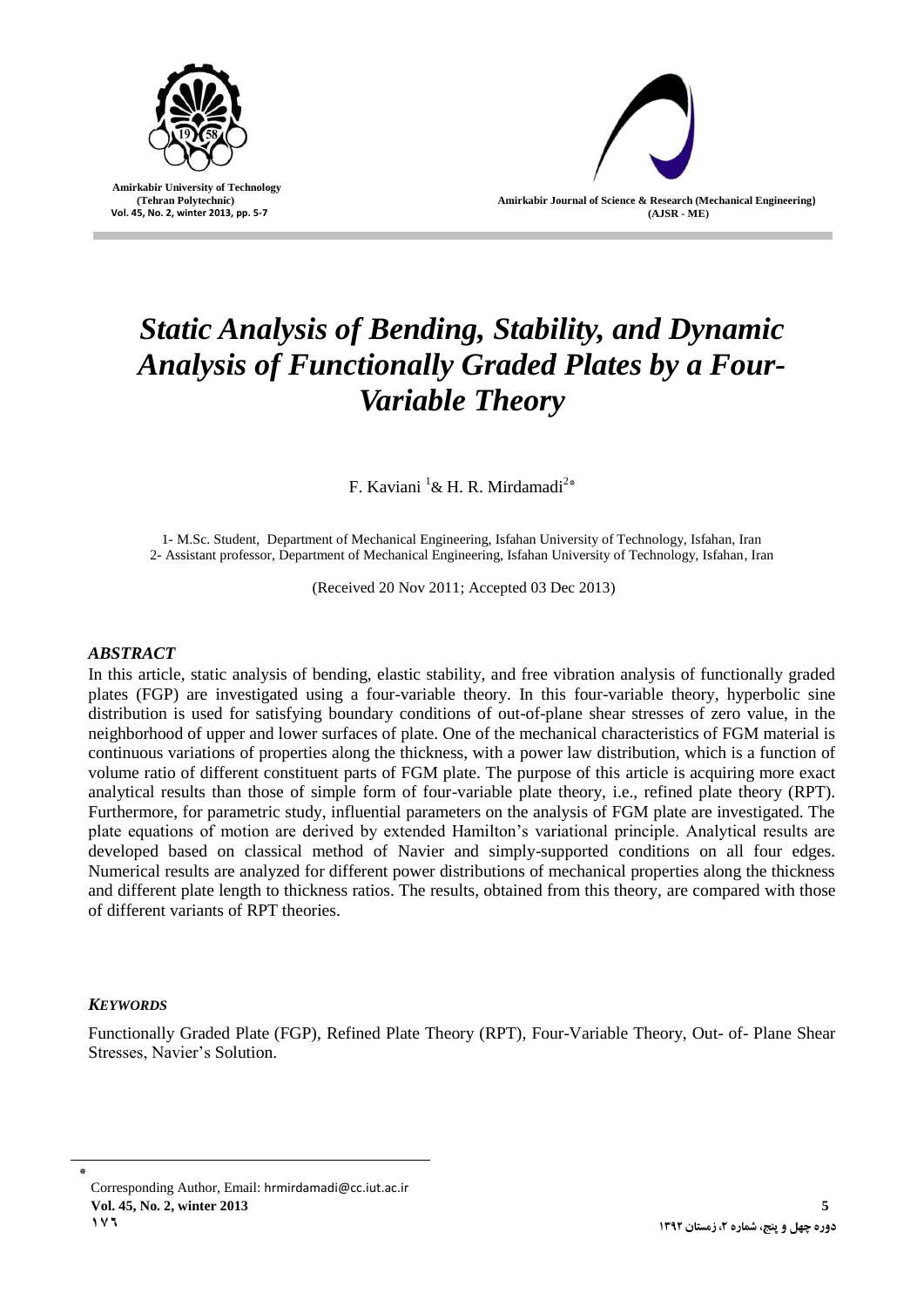### **1- INTRODUCTION**

Shimpi [1] introduced a refined theory of plates for both reaching more accurate results and preserving the simple form of classical plate theory. He used two sets of variables, one of those was variationally consistent and the other, variationally inconsistent. In the set of variationally consistent variables, the undetermined variables of the system generate the equations of the motion of plate independently, such that these equations would resemble the equations by Reissner, while one of the equations would become quite similar to those of classical plate theory. By using equations of equilibrium, in that article, a new constraint is developed among transversal displacement variables, for flexural and shear components, extracted from a set of variationally inconsistent variables. This new relation causes a reduction in the number of system variables. In [2], by ignoring the effect of extensional component in the transversal displacement, in the proposed theory of Shimpi, a four-variable theory is derived.

For functionally graded plates, the refined plate theory could cause better accuracy for numerical computations as well as possessing an inherently simple theory. In this article, we use the four-variable theory by using a new hyperbolic distribution function for shear strain. Therefore, we employ these merits accompanying with a hyperbolic sine function for thickness-through shear strain distribution. Selecting this distribution for shear strains, together with having a simple theory for capturing this type of distribution, we could reach numerical results with more accuracy.

#### **2- FORMULATION**

In the four-variable theory, the displacement components are as follows,

$$
u(x, y, z, t) = u_a(x, y, t) - z \frac{\partial w_b}{\partial x} - f(z) \frac{\partial w_s}{\partial x}
$$
  
\n
$$
v(x, y, z, t) = v_a(x, y, t) - z \frac{\partial w_b}{\partial y} - f(z) \frac{\partial w_s}{\partial y}
$$
  
\n
$$
w(x, y, z, t) = w_b(x, y, t) + w_s(x, y, t)
$$
  
\n
$$
f(z) = \frac{h \sinh(10 \frac{z}{h})}{10 \cosh(5)} - \frac{h}{100}
$$

The mechanical properties of the plate are assumed to have thickness-through distributions as,

$$
E(z) = (E_c - E_m)(\frac{4z^2}{h^2})^P + E_m
$$
  

$$
\rho(z) = (\rho_c - \rho_m)(\frac{4z^2}{h^2})^P + \rho_m
$$
 (2)

By using the above-mentioned distributions, the equations of motion in terms of displacements are as follows,

$$
A_{11}\frac{\partial^2 u_a}{\partial x^2} + A_{66}\frac{\partial^2 u_a}{\partial y^2} + (A_{12} + A_{66})\frac{\partial^2 u_a}{\partial x \partial y} = \rho_0 \ddot{u}_a
$$
 (3)

$$
A_{22} \frac{\partial^2 v_a}{\partial y^2} + A_{66} \frac{\partial^2 u_a}{\partial y^2} + (A_{12} + A_{66}) \frac{\partial^2 u_a}{\partial x \partial y} = \rho_0 \ddot{v}_a
$$
  
\n
$$
- [D_{11} \frac{\partial^4 w_b}{\partial x^4} + 2(D_{12} + 2D_{66}) \frac{\partial^4 w_b}{\partial x^2 \partial y^2} + D_{22} \frac{\partial^4 w_b}{\partial y^4}]
$$
  
\n
$$
- [D_{11}^s \frac{\partial^4 w_s}{\partial x^4} + 2(D_{12}^s + 2D_{66}^s) \frac{\partial^4 w_s}{\partial x^2 \partial y^2} + D_{22}^s \frac{\partial^4 w_s}{\partial y^4}] + q + N(w)
$$
  
\n
$$
= \rho_0 (\ddot{w}_b + \ddot{w}_s) - \rho_2 (\frac{\partial^2 \ddot{w}_b}{\partial x^2} + \frac{\partial^2 \ddot{w}_b}{\partial y^2})
$$
  
\n
$$
- [D_{11}^s \frac{\partial^4 w_b}{\partial x^4} + 2(D_{12}^s + 2D_{66}^s) \frac{\partial^4 w_b}{\partial x^2 \partial y^2} + D_{22}^s \frac{\partial^4 w_b}{\partial y^4}]
$$
  
\n
$$
- [H_{11}^s \frac{\partial^4 w_s}{\partial x^4} + 2(H_{12}^s + 2H_{66}^s) \frac{\partial^4 w_s}{\partial x^2 \partial y^2} + H_{22}^s \frac{\partial^4 w_s}{\partial y^4} + A_{44}^s \frac{\partial^2 w_s}{\partial y^2}
$$
  
\n
$$
+ A_{55}^s \frac{\partial^2 w_s}{\partial x^2}] + q + N(w) = +\rho_0 (\ddot{w}_b + \ddot{w}_s) - \rho_0^2 (\frac{\partial^2 \ddot{w}_s}{\partial x^2} + \frac{\partial^2 \ddot{w}_s}{\partial y^2})
$$

Based on the selected simply-supported boundary conditions, the solution for this boundary-value problem is followed by selecting exact interpolation functions.

Figure 1: Coupled effects of modulus ratio of ceramic and metal constituents of FGM plate and the exponent of distribution law of FGM properties, on the plate out-of-plane deformations.

## **3- NUMERICAL RESULTS**

The transverse deflections of a plate are dependent on the coupled effects such as modulus ratio and exponent of distribution law for FGM properties, P. This coupling is such that with an increase in the modulus ratio, the effect of P on lateral displacements shows an increase. Moreover, with increasing P, the effect of modulus ratio on the lateral displacements demonstrates an increase as well.

With simultaneous changes in the modulus ratio and exponent of FGM law, different changes could occur in the plate fundamental frequency, which is depicted in Fig. 2.

Figure 2: Coupled effects of modulus ratio of ceramic and metal constituents of FGM plate and the exponent of distribution law of FGM properties, on the plate fundamental frequency.

The simultaneous influence of elastic modulus ratio of the ceramic part of plate to the metal part and the exponent of FGM property law, i.e., P, could be observed in Fig. 3.

Figure 3: Coupled effects of modulus ratio of ceramic and metal constituents of FGM plate and the exponent of distribution law of FGM properties, on the plate critical buckling loads.

#### **4- CONCLUSIONS**

In this article, a modified form of classical four-variable theory was developed for FGM systems. This theory represents transversal shear strains by using hyperbolic distribution functions. The current theory could satisfy

*x*

 $\partial$